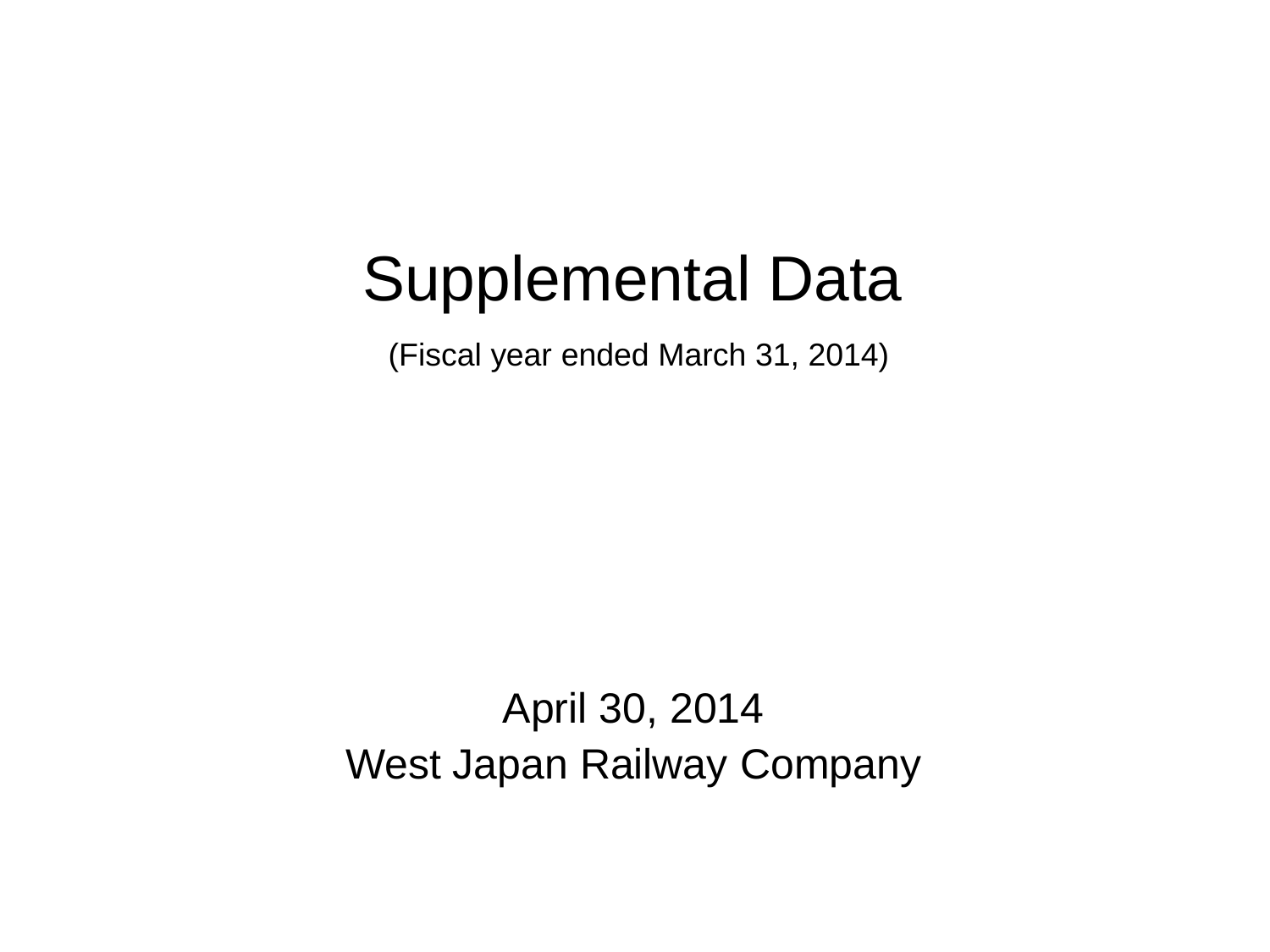

¥Billions

1

 $\frac{1}{2}$  [40]  $\frac{1}{2}$  [40]  $\frac{1}{2}$  [40]  $\frac{1}{2}$  [40]  $\frac{1}{2}$  [40]  $\frac{1}{2}$  [40]  $\frac{1}{2}$  [40]  $\frac{1}{2}$ 

#### Increase/ (Decrease) % Increase/ (Decrease) % A B B-A B/A-1 C C-B C/B-1 1,298.9 1,331.0 32.1 2.5 1,319.5 (11.5) (0.9) 129.4 134.5 5.0 3.9 117.5 (17.0) (12.7) 104.6 112.9 8.2 7.9 98.5 (14.4) (12.8)  $60.1$  65.6 5.4 9.0 58.5 (7.1) (10.9) 868.5 873.6 5.1 0.6 874.5 0.8 0.1 769.1 780.6 11.4 1.5 781.5 0.8 0.1 766.1 771.8 5.6 0.7 779.5 7.6 1.0 233.3 235.4 2.0 0.9 233.0 (2.4) (1.1) 342.7 351.6 8.8 2.6 369.0 17.3 4.9 Energy costs | 37.1 | 43.1 | 5.9 | 16.1 | 46.5 | 3.3 | 7.9 Maintenance costs | 136.5 | 139.0 | 2.4 | 1.8 | 146.5 | 7.4 | 5.4 Miscellaneous costs | 169.1 | 169.5 | 0.4 | 0.3 | 176.0 | 6.4 | 3.8 134.7 129.3 (5.3) (4.0) 127.0 (2.3) (1.8) 102.3 101.7 (0.5) (0.5) 95.0 (6.7) (6.7) 77.5 79.9 2.4 3.1 75.0 (4.9) (6.2) 41.9 48.6 6.7 16.1 43.0 (5.6) (11.7) Operating Revenues Operating Income Net Income Net Income Recurring Profit 【Non-Consolidated】 Operating Income Operating Expenses Operating Revenues Non personnel costs Recurring Profit Depreciation Personnel costs Transportation Revenues **Results** FY2014/3 YoY Forecasts FY2015/3 Results Results MoY FY2013/3 【Consolidated】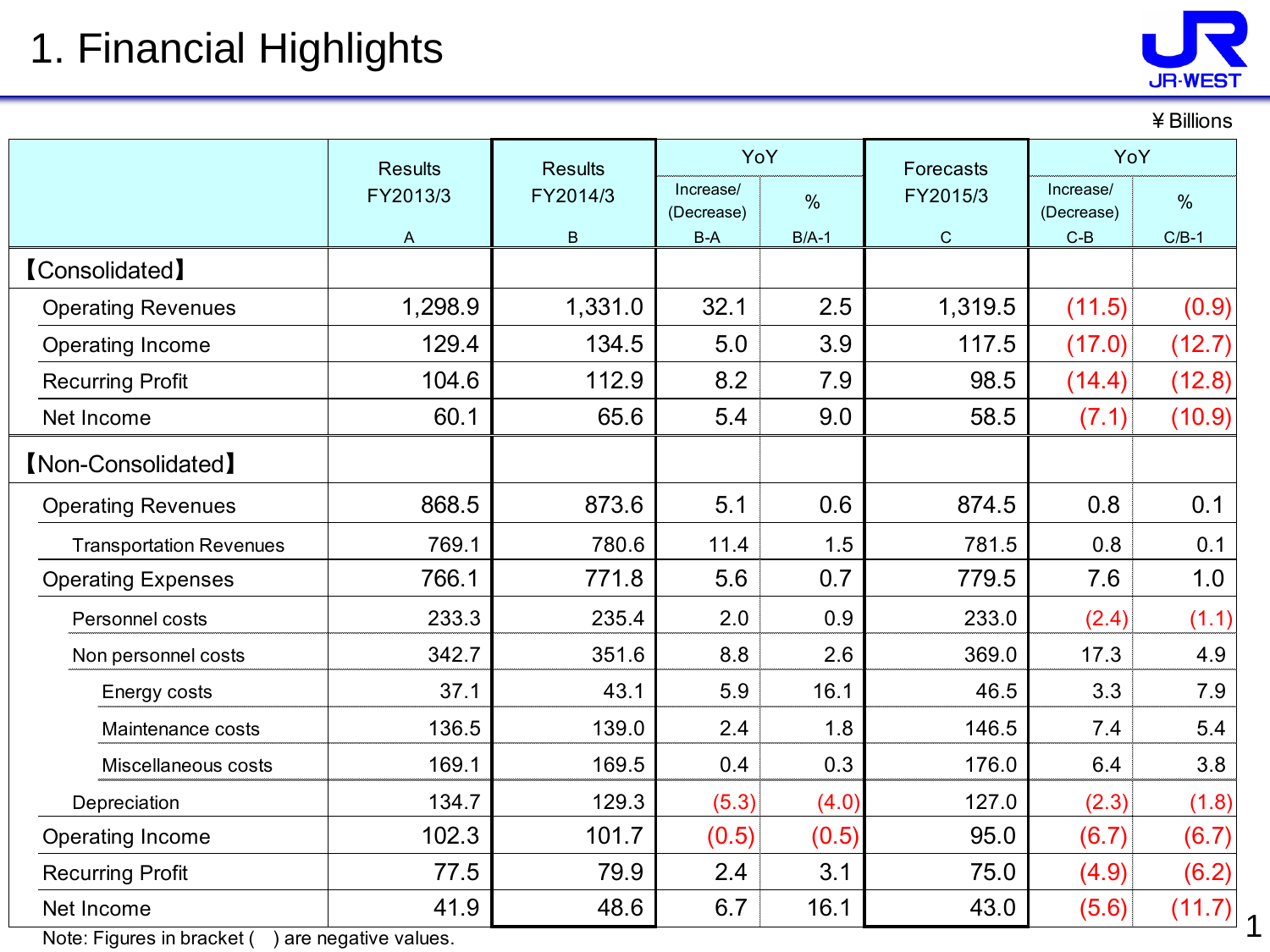#### 2. Non-Consolidated Financial Results



#### ¥Billions

|                                     | <b>Results</b> | FY2014/3                         | YoY                         |                                  | Difference from the      |                                           |
|-------------------------------------|----------------|----------------------------------|-----------------------------|----------------------------------|--------------------------|-------------------------------------------|
|                                     | FY2013/3<br>A  | Forecasts<br>(As of Jan 30)<br>B | <b>Results</b><br>${\bf C}$ | Increase/<br>(Decrease)<br>$C-A$ | $\%$<br>$C/A-1$          | forecasts<br>Increase/(Decrease)<br>$C-B$ |
| <b>Operating Revenues</b>           | 868.5          | 869.5                            | 873.6                       | 5.1                              | 0.6                      | 4.1                                       |
| Transportation revenues             | 769.1          | 778.0                            | 780.6                       | 11.4                             | 1.5                      | 2.6                                       |
| Other                               | 99.3           | 91.5                             | 93.0                        | (6.3)                            | (6.4)                    | 1.5                                       |
| <b>Operating Expenses</b>           | 766.1          | 770.5                            | 771.8                       | 5.6                              | 0.7                      | 1.3                                       |
| Personnel costs                     | 233.3          | 235.0                            | 235.4                       | 2.0                              | 0.9                      | 0.4                                       |
| Non personnel costs                 | 342.7          | 349.5                            | 351.6                       | 8.8                              | 2.6                      | 2.1                                       |
| Energy costs                        | 37.1           | 43.0                             | 43.1                        | 5.9                              | 16.1                     | 0.1                                       |
| Maintenance costs                   | 136.5          | 139.5                            | 139.0                       | 2.4                              | 1.8                      | (0.4)                                     |
| Miscellaneous costs                 | 169.1          | 167.0                            | 169.5                       | 0.4                              | 0.3                      | 2.5                                       |
| Rental payments, etc.               | 23.4           | 23.5                             | 23.6                        | 0.1                              | 0.6                      | 0.1                                       |
| <b>Taxes</b>                        | 31.7           | 31.5                             | 31.6                        | (0.0)                            | (0.2)                    | 0.1                                       |
| Depreciation                        | 134.7          | 131.0                            | 129.3                       | (5.3)                            | (4.0)                    | (1.6)                                     |
| Operating Income                    | 102.3          | 99.0                             | 101.7                       | (0.5)                            | (0.5)                    | 2.7                                       |
| Non-operating revenues and expenses | (24.7)         | (23.0)                           | (21.7)                      | 2.9                              | (12.1)                   | 1.2                                       |
| Non-operating revenues              | 6.4            | 6.2                              | 6.5                         | 0.1                              |                          | 0.3                                       |
| Non-operating expenses              | 31.1           | 29.2                             | 28.3                        | (2.8)                            |                          | (0.8)                                     |
| <b>Recurring Profit</b>             | 77.5           | 76.0                             | 79.9                        | 2.4                              | 3.1                      | 3.9                                       |
| Extraordinary profit and loss, net  | 0.1            | (1.0)                            | 1.2                         | 1.0                              | $\overline{\phantom{a}}$ | 2.2                                       |
| Extraordinary profit                | 39.9           |                                  | 23.8                        | (16.1)                           | $\blacksquare$           |                                           |
| <b>Extraordinary loss</b>           | 39.7           |                                  | 22.6                        | (17.1)                           | $\blacksquare$           |                                           |
| Net Income                          | 41.9           | 46.0                             | 48.6                        | 6.7                              | 16.1                     | 2.6                                       |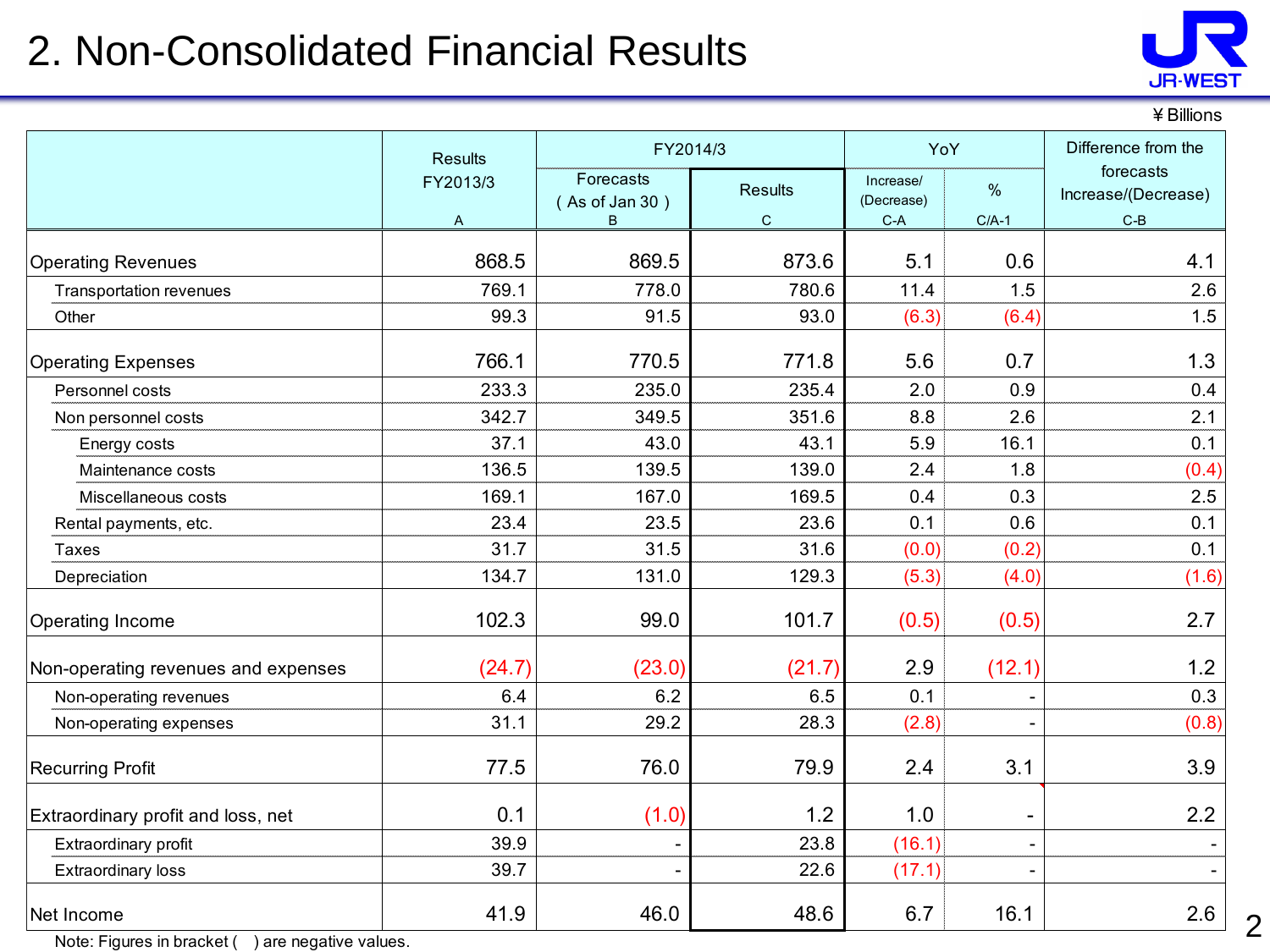

¥Billions

|                           |       |                                    | Results FY2014/3 |                                               |        |  |
|---------------------------|-------|------------------------------------|------------------|-----------------------------------------------|--------|--|
| Transportation            |       |                                    | YoY              | Major factors                                 |        |  |
| revenues                  |       | Increase/(Decrease)<br>%<br>Amount |                  |                                               | Amount |  |
|                           |       |                                    |                  | Fundamentals 1.4%                             | 5.0    |  |
|                           |       |                                    |                  | Special factors                               |        |  |
|                           |       |                                    |                  | Three consecutive hollidays (Sep.)            |        |  |
|                           |       |                                    |                  |                                               | 1.0    |  |
| Shinkansen                | 364.4 | 7.4                                | 2.1              | Inbound demand                                | 0.9    |  |
|                           |       |                                    |                  | Strong demand before the consumption tax hike | 1.0    |  |
|                           |       |                                    |                  | Competitive factors, etc.                     | (1.1)  |  |
|                           |       |                                    |                  | etc.                                          |        |  |
|                           |       |                                    |                  | Fundamentals 0.7%                             | 1.9    |  |
| Kansai Urban Area*        |       | 3.1                                | 1.1              | Special factors                               |        |  |
| (Kyoto-Osaka-             | 292.1 |                                    |                  | Three consecutive hollidays (Sep.)            | 0.2    |  |
| Kobe Area)                |       |                                    |                  | and New Year's holiday                        |        |  |
|                           |       |                                    |                  | Opening of Grand Front Osaka                  | 1.0    |  |
|                           |       |                                    |                  |                                               |        |  |
|                           |       |                                    |                  | Fundamentals 0.8%                             | 1.0    |  |
| Other                     | 123.9 | 0.8                                | 0.7              | Special factors                               |        |  |
| lines*                    |       |                                    |                  | Three consecutive hollidays (Sep.)            | 0.1    |  |
|                           |       |                                    |                  | and New Year's holiday<br>etc.                |        |  |
| <b>Conventional lines</b> | 416.1 | 4.0                                | 1.0              |                                               |        |  |
| Total                     | 780.6 | 11.4                               | 1.5              |                                               |        |  |

Note: Revenues from luggage transportation are omitted due to the small amount.

Figures in bracket() are negative values.

\*In transportation revenues for conventional lines, the allocation method for Kansai Urban Area and Other Lines has been revised.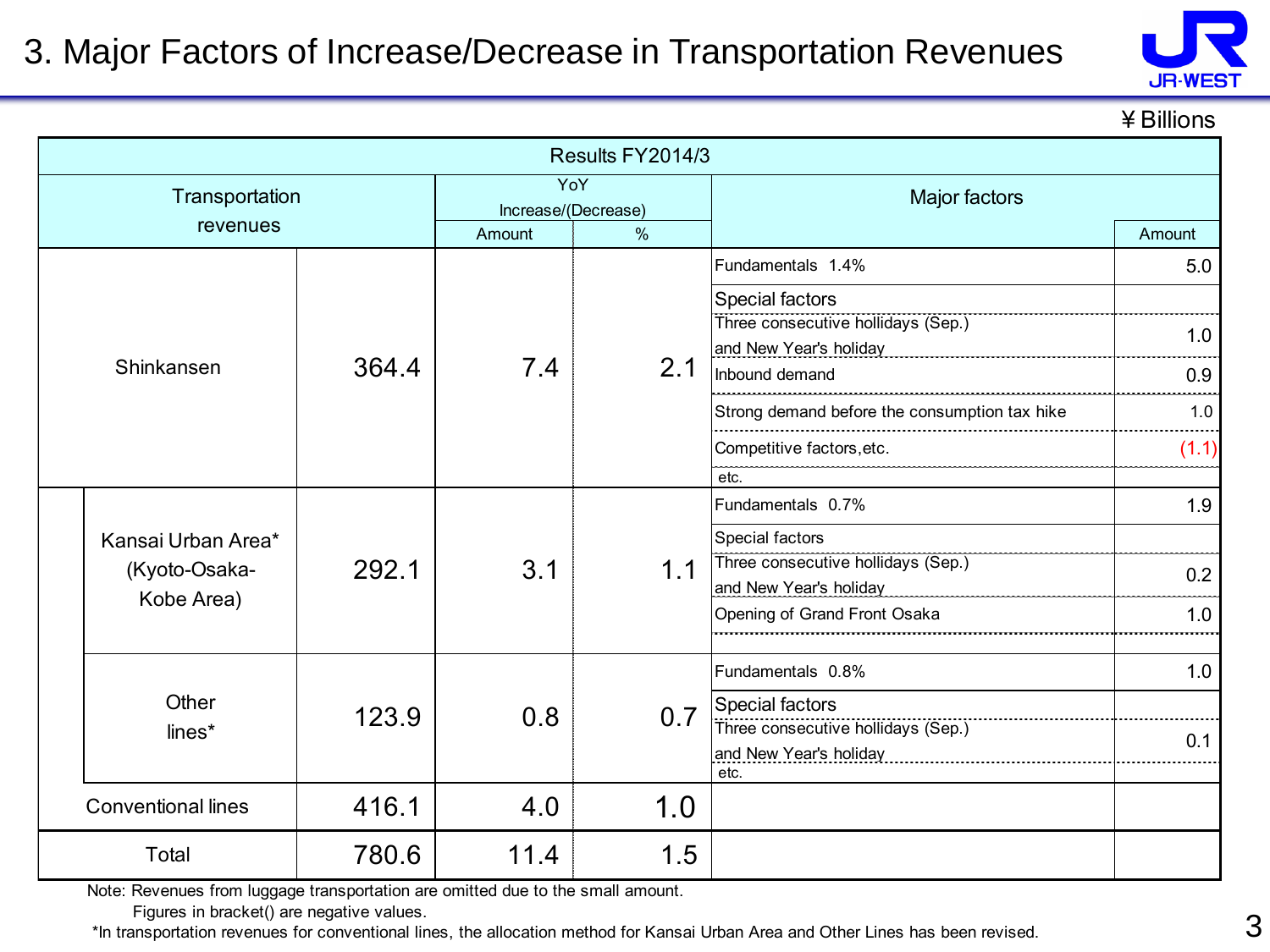#### 4. Transportation Revenues and Passenger-Kilometers



| Transportation Revenues*                     |          |                                      |              |          |                                 | Passenger-Kilometers |          |                                      |               |                                  |                                 |              |
|----------------------------------------------|----------|--------------------------------------|--------------|----------|---------------------------------|----------------------|----------|--------------------------------------|---------------|----------------------------------|---------------------------------|--------------|
|                                              |          |                                      |              |          | ¥ Billions                      |                      |          |                                      |               | Millions of passenger-kilometers |                                 |              |
|                                              |          | <b>Fiscal Year</b><br>$(4/1 - 3/31)$ |              |          | 3 months (4Q)<br>$(1/1 - 3/31)$ |                      |          | <b>Fiscal Year</b><br>$(4/1 - 3/31)$ |               |                                  | 3 months (4Q)<br>$(1/1 - 3/31)$ |              |
|                                              | FY2013/3 | FY2014/3                             | YoY          | FY2013/3 | FY2014/3                        | YoY                  | FY2013/3 | FY2014/3                             | YoY           | FY2013/3                         | FY2014/3                        | YoY          |
| Total                                        | 769.1    | 780.6                                | 11.4<br>1.5% | 186.0    | 190.8                           | 4.7<br>2.6%          | 54,769   | 55,894                               | 1,124<br>2.1% | 12,986                           | 13,733                          | 747<br>5.8%  |
| Shinkansen                                   | 357.0    | 364.4                                | 7.4<br>2.1%  | 84.6     | 87.5                            | 2.9<br>3.5%          | 17,171   | 17,617                               | 446<br>2.6%   | 4,020                            | 4,206                           | 186<br>4.6%  |
| Commuter<br>Passes                           | 9.0      | 9.3                                  | 0.2<br>2.6%  | 2.2      | 2.3                             | 0.1<br>6.8%          | 736      | 762                                  | 26<br>3.6%    | 177                              | 200                             | 23<br>13.0%  |
| Non-Commuter<br>Passes                       | 347.9    | 355.1                                | 7.1<br>2.1%  | 82.4     | 85.2                            | 2.7<br>3.4%          | 16,434   | 16,854                               | 419<br>2.6%   | 3,842                            | 4,005                           | 163<br>4.2%  |
| <b>Conventional Lines</b>                    | 412.0    | 416.1                                | 4.0<br>1.0%  | 101.4    | 103.2                           | 1.8<br>1.8%          | 37,598   | 38,276                               | 678<br>1.8%   | 8,965                            | 9,527                           | 561<br>6.3%  |
| Commuter<br>Passes                           | 140.2    | 141.0                                | 0.8<br>0.6%  | 33.4     | 33.8                            | 0.3<br>1.1%          | 22,728   | 23,157                               | 428<br>1.9%   | 5,277                            | 5,726                           | 449<br>8.5%  |
| Non-Commuter<br>Passes                       | 271.8    | 275.0                                | 3.2<br>1.2%  | 67.9     | 69.4                            | 1.4<br>2.2%          | 14,869   | 15,119                               | 249<br>1.7%   | 3,688                            | 3,801                           | 112<br>3.1%  |
| Kansai Urban Area<br>(Kyoto-Osaka-Kobe Area) | 288.9    | 292.1                                | 3.1<br>1.1%  | 71.0     | 72.3                            | 1.2<br>1.8%          | 28,490   | 29,012                               | 522<br>1.8%   | 6,808                            | 7,233                           | 425<br>6.3%  |
| Commuter<br>Passes                           | 113.2    | 113.8                                | 0.5<br>0.5%  | 27.1     | 27.3                            | 0.1<br>0.6%          | 18,398   | 18,724                               | 325<br>1.8%   | 4,308                            | 4,643                           | 335<br>7.8%  |
| Non-Commuter<br>Passes                       | 175.7    | 178.3                                | 2.5<br>1.5%  | 43.9     | 45.0                            | 1.1<br>2.5%          | 10,091   | 10,288                               | 197<br>2.0%   | 2,499                            | 2,590                           | 90<br>3.6%   |
| <b>Other Lines</b>                           | 123.0    | 123.9                                | 0.8<br>0.7%  | 30.3     | 30.9                            | 0.5<br>1.9%          | 9,108    | 9,264                                | 155<br>1.7%   | 2,157                            | 2,294                           | 136<br>6.3%  |
| Commuter<br>Passes                           | 26.9     | 27.1                                 | 0.2<br>0.9%  | 6.3      | 6.5                             | 0.1<br>3.1%          | 4,330    | 4,433                                | 103<br>2.4%   | 969                              | 1,083                           | 114<br>11.8% |
| Non-Commuter<br>Passes                       | 96.1     | 96.7                                 | 0.6<br>0.7%  | 24.0     | 24.3                            | 0.3<br>1.6%          | 4,778    | 4,830                                | 51<br>1.1%    | 1,188                            | 1,211                           | 22<br>1.9%   |

Note: Figures in bracket ( ) are negative values.

\* The breakdown of transportation revenues is based on certain assumptions.

To better reflect actual circumstances, we have revised the allocation method for revenue from non-commuter passes on conventional lines (Kansai Urban Area and Other Lines).

All figures in the above chart, including results from the previous fiscal year, have been calculated using the new allocation method.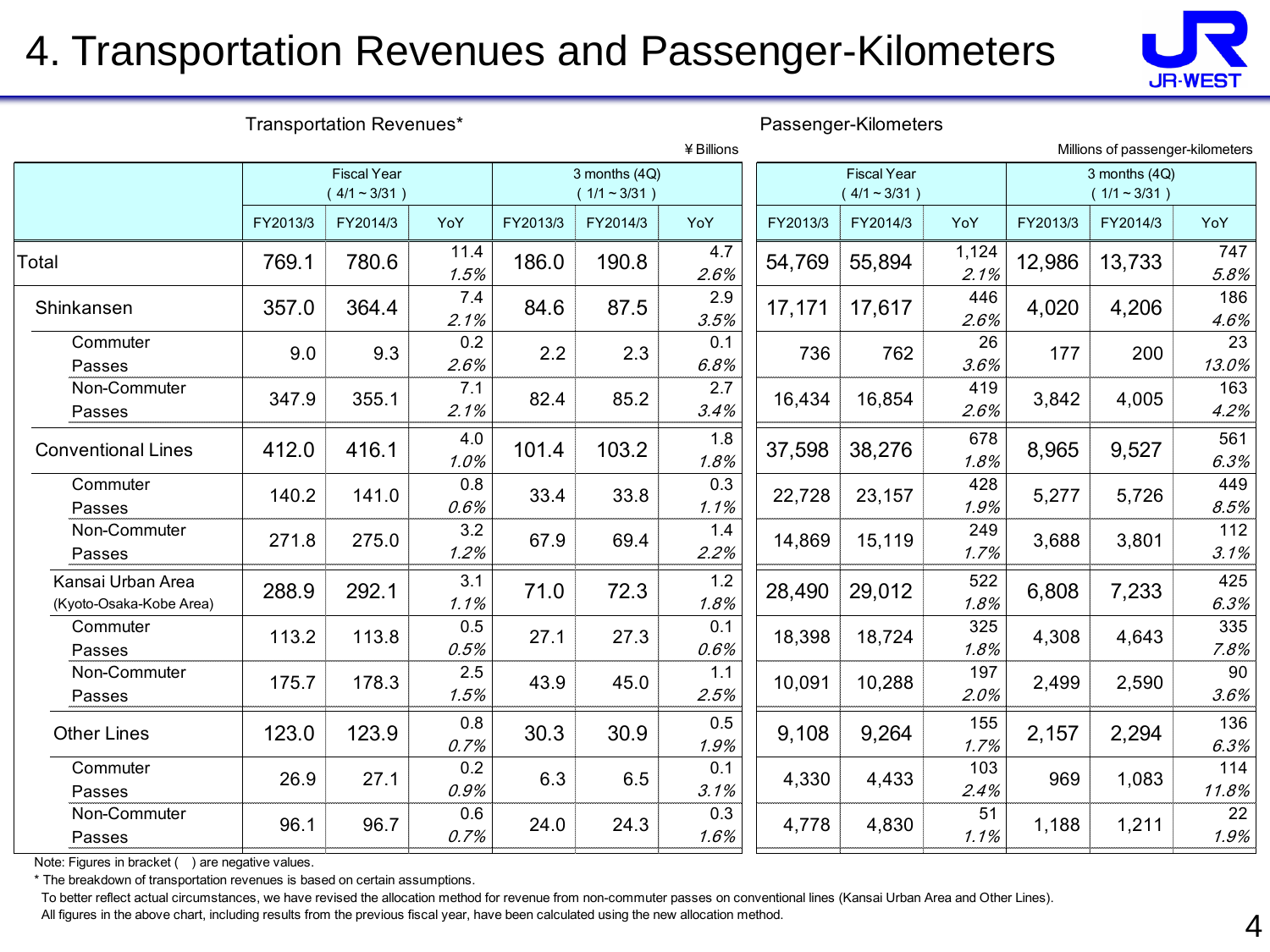#### 5. Major Factors of Increase/Decrease in Operating Expenses (Non-consolidated)



¥Billions

|                                  |       |                         |               | Results FY2014/3                                                                                                                                                                        |  |  |
|----------------------------------|-------|-------------------------|---------------|-----------------------------------------------------------------------------------------------------------------------------------------------------------------------------------------|--|--|
| Item                             |       | YoY                     |               |                                                                                                                                                                                         |  |  |
|                                  |       | Increase/<br>(Decrease) | $\frac{0}{0}$ | Major factors (YoY)                                                                                                                                                                     |  |  |
| <b>Personnel costs</b>           | 235.4 | 2.0                     | 0.9           | Increase in the rate of health insurance and<br>employees' pension insurance +1.3, etc.                                                                                                 |  |  |
| Energy costs                     | 43.1  | 5.9                     | 16.1          | Increase in electricity charges and fuel price +5.7, etc.                                                                                                                               |  |  |
| Maintenance<br>costs             | 139.0 | 2.4                     | 1.8           | Difference in progress of maintenance work, etc.                                                                                                                                        |  |  |
| <b>Miscellaneous</b><br>costs    | 169.5 | 0.4                     | 0.3           | Decrease in payments for other JR companies (5.7)<br>Increase in electricity charges and fuel price +0.9<br>Increase in sales charge 0.8<br>Increase in system related costs +0.7, etc. |  |  |
| <b>Rental Payments,</b><br>etc   | 23.6  | 0.1                     | 0.6           |                                                                                                                                                                                         |  |  |
| <b>Taxes</b>                     | 31.6  | (0.0)                   | (0.2)         |                                                                                                                                                                                         |  |  |
| Depreciation and<br>amortization | 129.3 | (5.3)                   | (4.0)         | Progress of depreciation and amortization, etc.                                                                                                                                         |  |  |
| Total                            | 771.8 | 5.6                     | 0.7           |                                                                                                                                                                                         |  |  |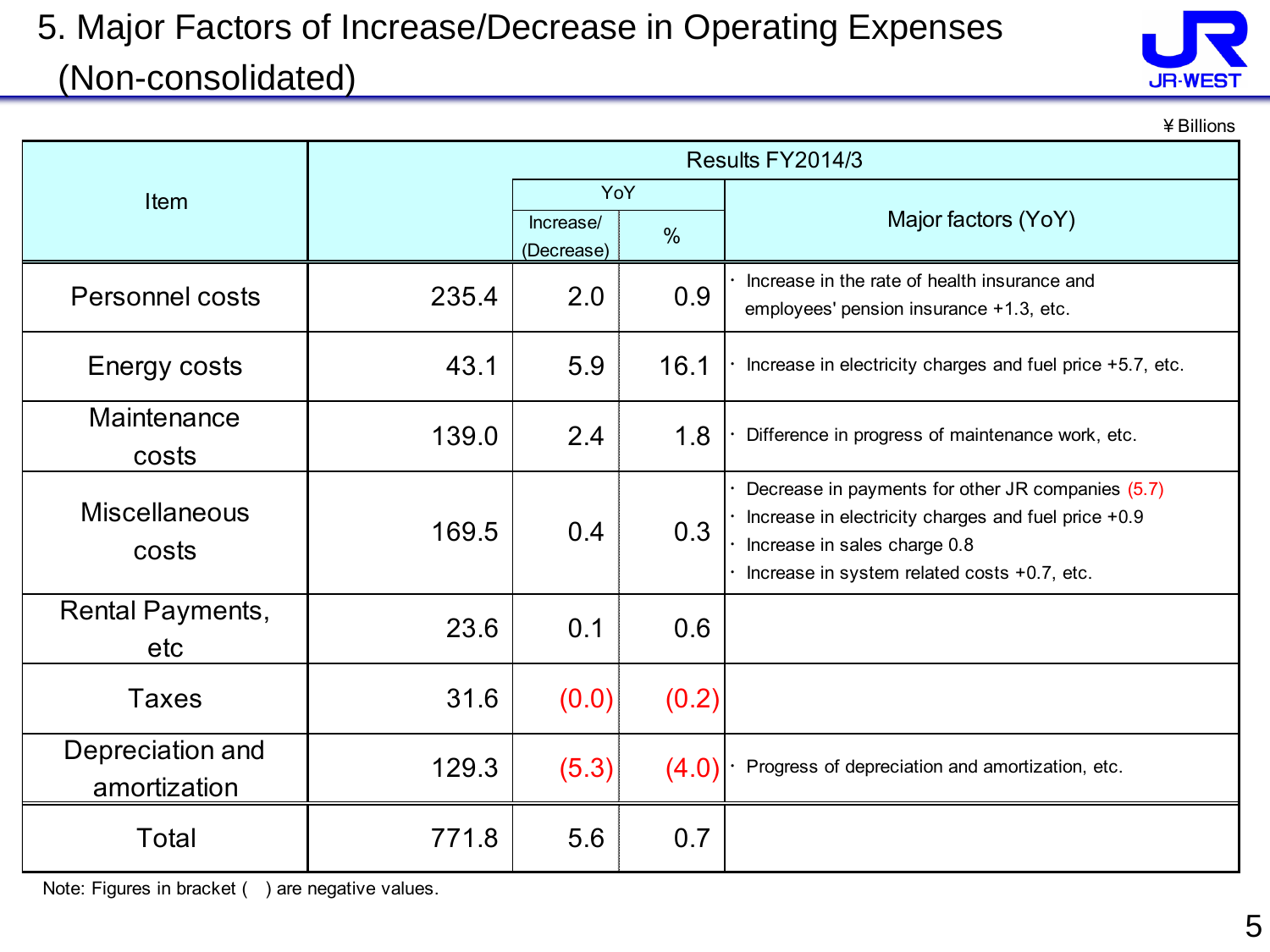#### 6. Consolidated Financial Results



¥Billions

|                                     | <b>Results</b> | FY2014/3                         | YoY                            |                                  | Difference from              |                                               |
|-------------------------------------|----------------|----------------------------------|--------------------------------|----------------------------------|------------------------------|-----------------------------------------------|
|                                     | FY2013/3<br>A  | Forecasts<br>(As of Jan 30)<br>B | <b>Results</b><br>$\mathsf{C}$ | Increase/<br>(Decrease)<br>$C-A$ | $\frac{0}{0}$<br>$C/A-1$     | the forecasts<br>Increase/(Decrease)<br>$C-B$ |
| <b>Operating Revenues</b>           | 1,298.9        | 1,316.0                          | 1,331.0                        | 32.1                             | 2.5                          | 15.0                                          |
| <b>Operating Expenses</b>           | 1,169.4        | 1,186.0                          | 1,196.4                        | 27.0                             | 2.3                          | 10.4                                          |
| Operating Income                    | 129.4          | 130.0                            | 134.5                          | 5.0                              | 3.9                          | 4.5                                           |
| Non-operating revenues and expenses | (24.8)         | (23.0)                           | (21.6)                         | 3.1                              | (12.9)                       | 1.3                                           |
| Non-operating revenues              | 6.8            | 7.2                              | 7.7                            | 0.9                              |                              | 0.5                                           |
| Non-operating expenses              | 31.6           | 30.2                             | 29.4                           | (2.2)                            |                              | (0.7)                                         |
| <b>Recurring Profit</b>             | 104.6          | 107.0                            | 112.9                          | 8.2                              | 7.9                          | 5.9                                           |
| Extraordinary profit and loss, net  | (4.9)          | (4.0)                            | (1.2)                          | 3.7                              | $\qquad \qquad \blacksquare$ | 2.7                                           |
| Extraordinary profit                | 41.5           |                                  | 26.3                           | (15.2)                           | $\overline{\phantom{a}}$     |                                               |
| <b>Extraordinary loss</b>           | 46.5           |                                  | 27.6                           | (18.9)                           | $\overline{\phantom{a}}$     |                                               |
| Net Income                          | 60.1           | 60.5                             | 65.6                           | 5.4                              | 9.0                          | 5.1                                           |
| Comprehensive Income                | 55.0           |                                  | 67.9                           | 12.8                             | 23.4                         |                                               |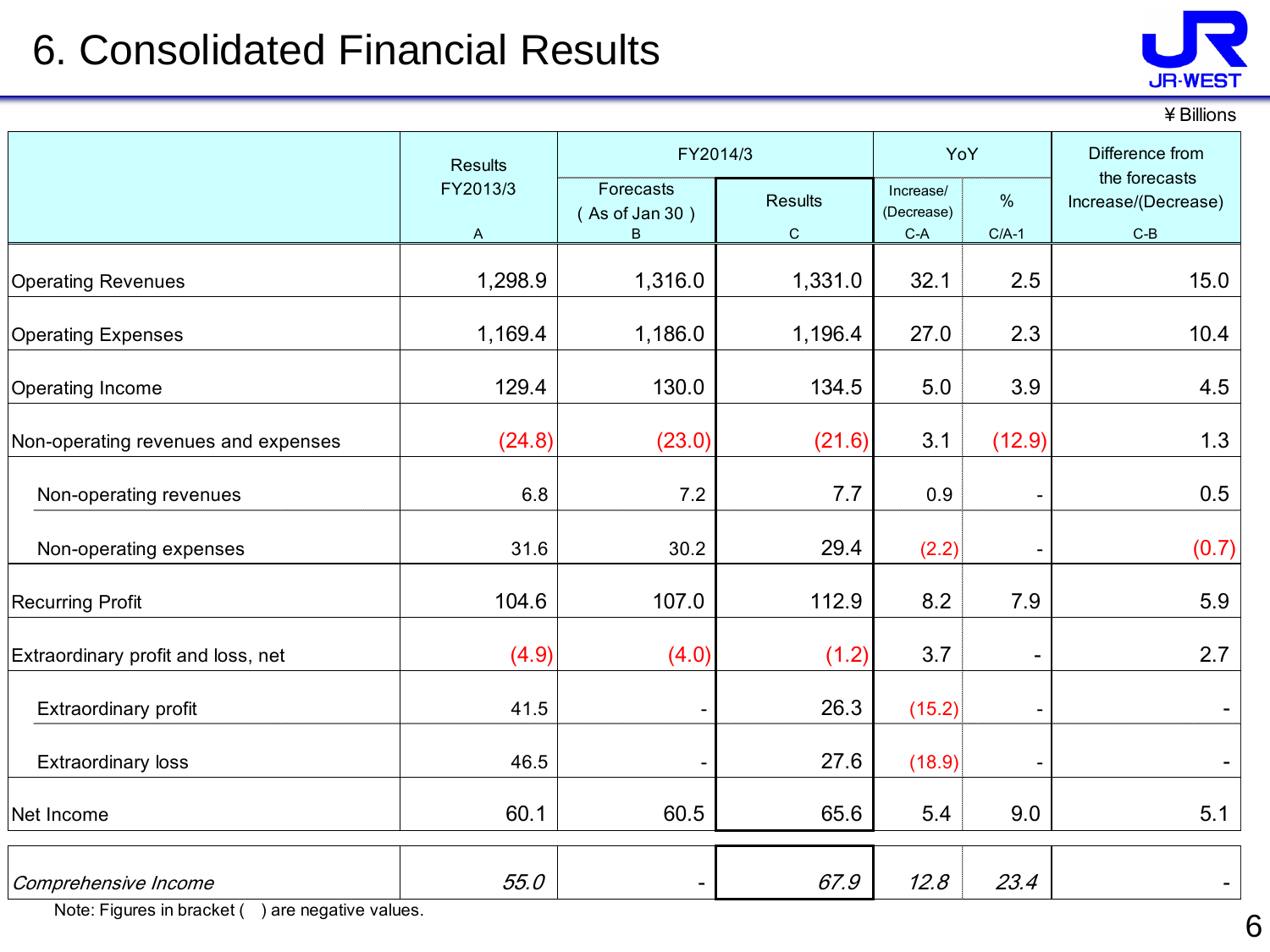### 7. Consolidated Financial Results (Segment Information)



¥Billions

|                                          | <b>Results</b>           | FY2014/3                         |                                | YoY                              |                 | Difference from the                       |  |
|------------------------------------------|--------------------------|----------------------------------|--------------------------------|----------------------------------|-----------------|-------------------------------------------|--|
|                                          | FY2013/3<br>$\mathsf{A}$ | Forecasts<br>(As of Jan 30)<br>B | <b>Results</b><br>$\mathsf{C}$ | Increase/<br>(Decrease)<br>$C-A$ | $\%$<br>$C/A-1$ | forecasts<br>Increase/(Decrease)<br>$C-B$ |  |
| Operating Revenues <sup>*1</sup>         | 1,298.9                  | 1,316.0                          | 1,331.0                        | 32.1                             | 2.5             | 15.0                                      |  |
| Transportation                           | 844.9                    | 847.0                            | 851.3                          | 6.4                              | 0.8             | 4.3                                       |  |
| Retail                                   | 234.6                    | 236.4                            | 240.1                          | 5.4                              | 2.3             | 3.7                                       |  |
| Sales of goods and food services         | 134.4                    | 133.6                            | 135.1                          | 0.7                              | 0.6             | 1.5                                       |  |
| Department stores                        | 93.5                     | 94.0                             | 94.5                           | 1.0                              | 1.1             | 0.5                                       |  |
| Real estate                              | 90.9                     | 103.8                            | 102.2                          | 11.3                             | 12.5            | (1.5)                                     |  |
| Shopping center                          | 55.0                     | 52.7                             | 53.5                           | (1.5)                            | (2.9)           | 0.8                                       |  |
| Real estate lease and sale* <sup>3</sup> | 34.2                     | 49.4                             | 47.1                           | 12.8                             | 37.4            | (2.2)                                     |  |
|                                          | [6.9]                    | [21.8]                           | [19.1]                         |                                  |                 |                                           |  |
| Other businesses                         | 128.4                    | 128.8                            | 137.1                          | 8.7                              | 6.8             | 8.3                                       |  |
| Hotel                                    | 33.0                     | 33.1                             | 33.4                           | 0.3                              | 1.2             | 0.3                                       |  |
| Nippon Travel Agency                     | 38.8                     | 41.0                             | 41.5                           | 2.6                              | 6.8             | 0.5                                       |  |
| Operating Income <sup>*2</sup>           | 129.4                    | 130.0                            | 134.5                          | 5.0                              | 3.9             | 4.5                                       |  |
| Transportation                           | 90.1                     | 87.7                             | 91.0                           | 0.9                              | 1.0             | 3.3                                       |  |
| Retail                                   | (0.4)                    | 3.1                              | 4.4                            | 4.9                              |                 | 1.3                                       |  |
| Sales of goods and food services         | 3.3                      |                                  | 3.9                            | 0.5                              | 17.6            |                                           |  |
| Department stores                        | (4.0)                    |                                  | 0.2                            | 4.3                              |                 |                                           |  |
| Real estate                              | 28.0                     | 27.7                             | 27.7                           | (0.2)                            | (0.8)           | 0.0                                       |  |
| Shopping center                          | 8.7                      |                                  | 7.9                            | (0.8)                            | (9.5)           |                                           |  |
| Real estate lease and sale               | 8.1                      |                                  | 10.3                           | 2.2                              | 27.2            |                                           |  |
| Other businesses                         | 12.3                     | 11.9                             | 11.8                           | (0.4)                            | (4.0)           | (0.0)                                     |  |
| Hotel                                    | 2.3                      |                                  | 2.0                            | (0.3)                            | (13.5)          |                                           |  |
| Nippon Travel Agency                     | 0.7                      |                                  | 0.8                            | 0.0                              | 9.5             |                                           |  |

Note: Figures in bracket () are negative values.

 $*$ <sup>1</sup> Operating revenues are the revenues from third parties ( = customers).

The breakdowns of operating revenues by each segment are the sums of revenues of major subsidiaries.

\*<sup>2</sup> The breakdowns of operating income by each segment are the sums of incomes of major subsidiaries before eliminating internal transactions.

\*<sup>3</sup> Figures in bracket 【 】 are the sales of condominiums. (Revenues from third parties) (Included in Real estate lease and sale)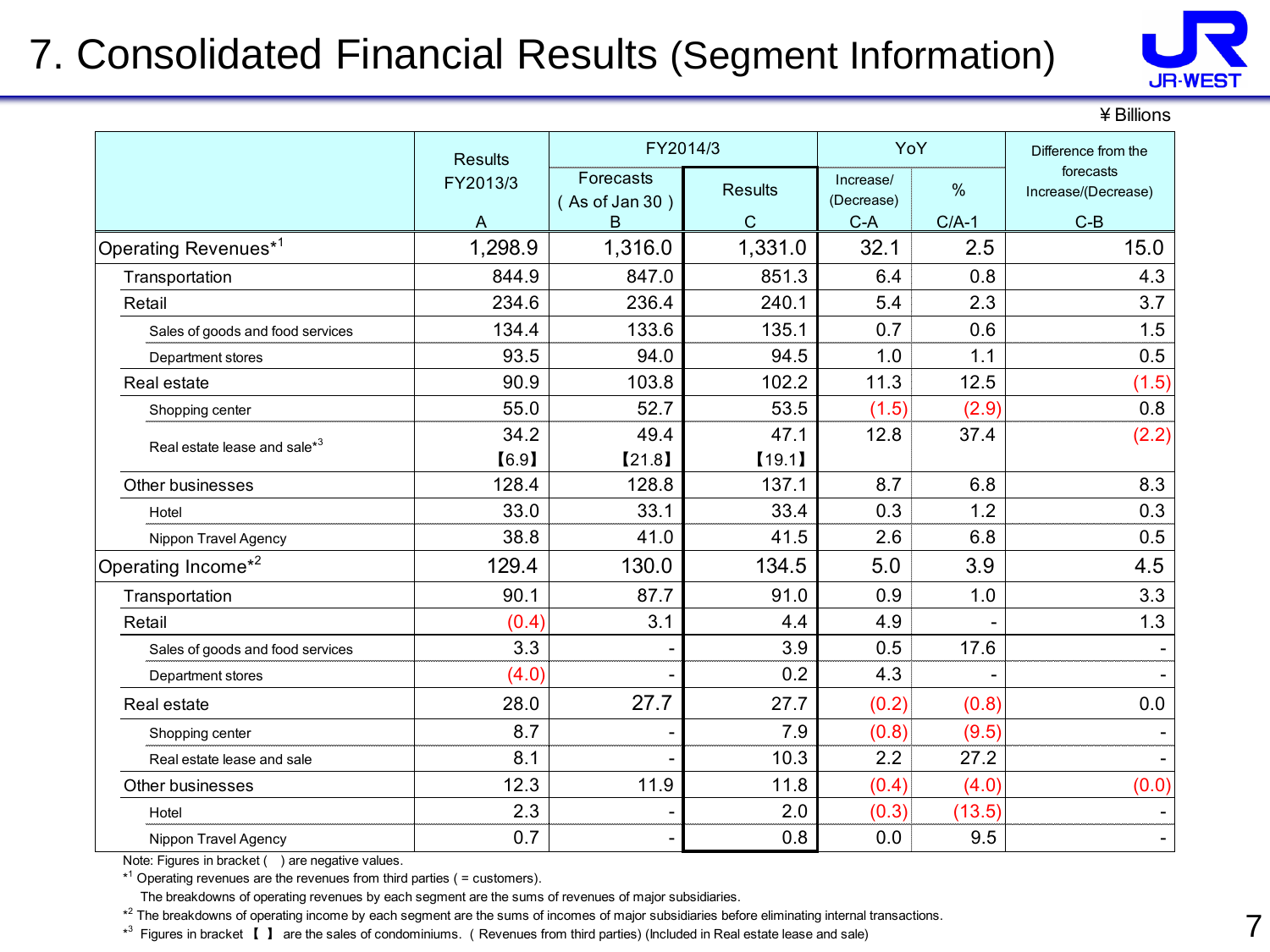#### 8. Non-Consolidated Financial Forecasts



|                                     | <b>Results</b><br>Forecasts |          | YoY                     |               |  |
|-------------------------------------|-----------------------------|----------|-------------------------|---------------|--|
|                                     | FY2014/3                    | FY2015/3 | Increase/<br>(Decrease) | $\frac{0}{0}$ |  |
|                                     | Α                           | B        | $B-A$                   | $B/A-1$       |  |
| <b>Operating Revenues</b>           | 873.6                       | 874.5    | 0.8                     | 0.1           |  |
| Transportation revenues             | 780.6                       | 781.5    | 0.8                     | 0.1           |  |
| Other                               | 93.0                        | 93.0     | (0.0)                   | (0.0)         |  |
| <b>Operating Expenses</b>           | 771.8                       | 779.5    | 7.6                     | 1.0           |  |
| Personnel costs                     | 235.4                       | 233.0    | (2.4)                   | (1.1)         |  |
| Non personnel costs                 | 351.6                       | 369.0    | 17.3                    | 4.9           |  |
| Energy costs                        | 43.1                        | 46.5     | 3.3                     | 7.9           |  |
| Maintenance costs                   | 139.0                       | 146.5    | 7.4                     | 5.4           |  |
| Miscellaneous costs                 | 169.5                       | 176.0    | 6.4                     | 3.8           |  |
| Rental payments, etc.               | 23.6                        | 18.5     | (5.1)                   | (21.7)        |  |
| <b>Taxes</b>                        | 31.6                        | 32.0     | 0.3                     | 1.0           |  |
| Depreciation                        | 129.3                       | 127.0    | (2.3)                   | (1.8)         |  |
| Operating Income                    | 101.7                       | 95.0     | (6.7)                   | (6.7)         |  |
| Non-operating revenues and expenses | (21.7)                      | (20.0)   | 1.7                     | (8.2)         |  |
| Non-operating revenues              | 6.5                         | 6.6      | 0.0                     |               |  |
| Non-operating expenses              | 28.3                        | 26.6     | (1.7)                   |               |  |
| <b>Recurring Profit</b>             | 79.9                        | 75.0     | (4.9)                   | (6.2)         |  |
| Extraordinary profit and loss, net  | 1.2                         | (8.5)    | (9.7)                   |               |  |
| Extraordinary profit                | 23.8                        |          |                         |               |  |
| <b>Extraordinary loss</b>           | 22.6                        |          |                         |               |  |
| Net Income                          | 48.6                        | 43.0     | (5.6)                   | (11.7)        |  |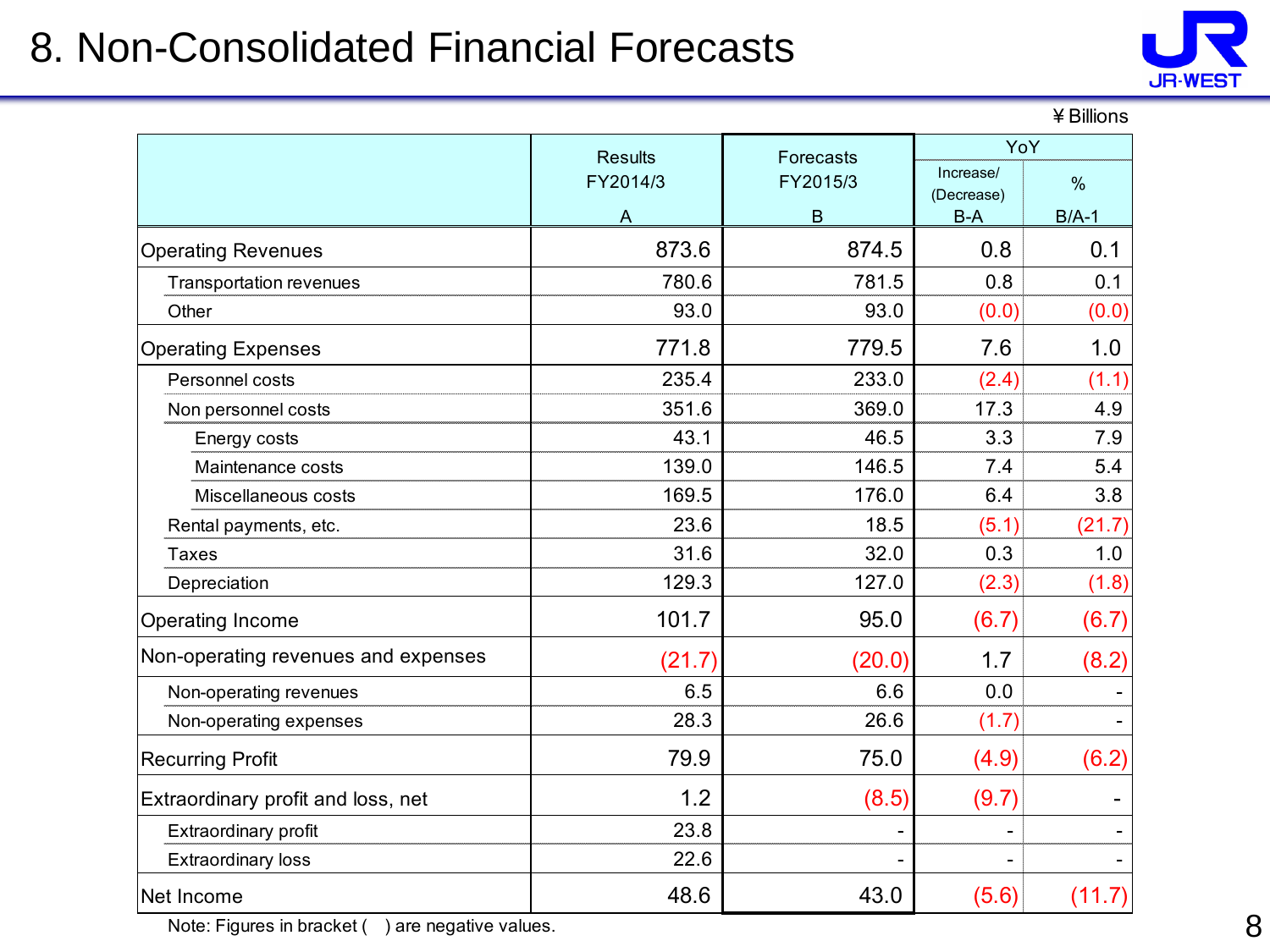

¥Billions

|                                | <b>Results</b> | <b>Forecasts</b> | YoY                     |               |  |
|--------------------------------|----------------|------------------|-------------------------|---------------|--|
|                                | FY2014/3       | FY2015/3         | Increase/<br>(Decrease) | $\frac{0}{0}$ |  |
|                                | A              | B                | $B-A$                   | $B/A-1$       |  |
|                                |                |                  |                         |               |  |
| Shinkansen                     | 364.4          | 365.9            | 1.4                     | 0.4           |  |
| Kansai Urban Area              |                |                  |                         |               |  |
| (Kyoto-Osaka-Kobe Area)        | 292.1          | 292.1            | 0.0                     | 0.0           |  |
|                                |                |                  |                         |               |  |
| <b>Other lines</b>             | 123.9          | 123.3            | (0.5)                   | (0.5)         |  |
|                                |                |                  |                         |               |  |
| <b>Conventional lines</b>      | 416.1          | 415.5            | (0.5)                   | (0.1)         |  |
|                                |                |                  |                         |               |  |
| <b>Transportation revenues</b> | 780.6          | 781.5            | 0.8                     | 0.1           |  |

Note: Revenues from luggage transportation are omitted due to the small amount.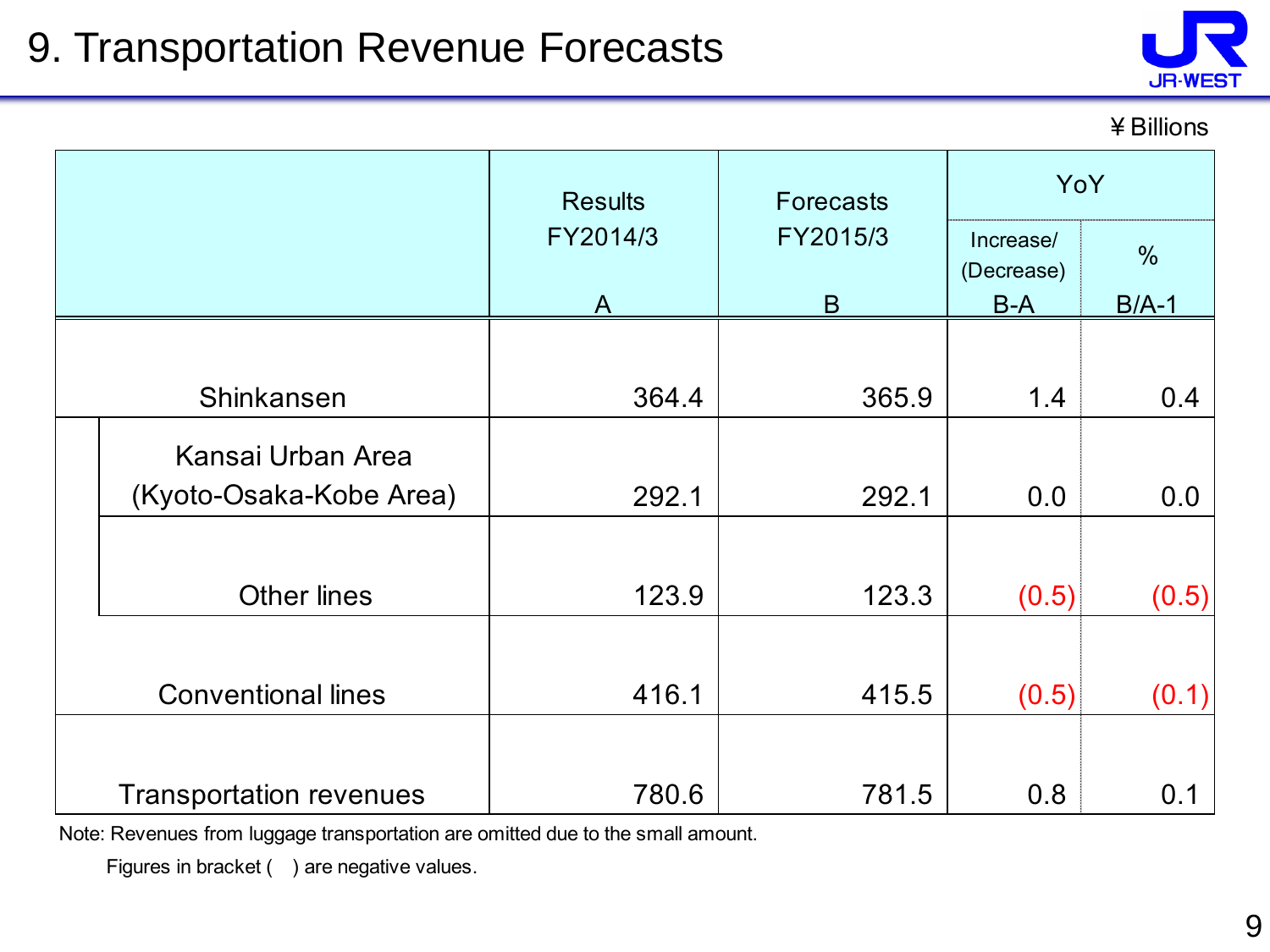## 10. Operating Expenses Forecasts (Non-Consolidated)



¥Billions

|                                  |       |                         |        | Forecasts FY2015/3                                                                                                                                                                                  |  |  |
|----------------------------------|-------|-------------------------|--------|-----------------------------------------------------------------------------------------------------------------------------------------------------------------------------------------------------|--|--|
| Item                             |       | YoY                     |        |                                                                                                                                                                                                     |  |  |
|                                  |       | Increase/<br>(Decrease) | $\%$   | Major factors (YoY)                                                                                                                                                                                 |  |  |
| Personnel costs                  | 233.0 | (2.4)                   | (1.1)  | Decrease in retirement allowance<br>Change in the rate of health insurance and employees' pension insurance, etc.                                                                                   |  |  |
| Energy costs                     | 46.5  | 3.3                     | 7.9    | Preparation costs for the opening of the Kanazawa segment of the Hokuriku Shinkansen<br>Rise in fuel costs and renewable energy power promotion surcharge, etc.                                     |  |  |
| Maintenance<br>costs             | 146.5 | 7.4                     | 5.4    | Preparation costs for the opening of the Kanazawa segment of the Hokuriku Shinkansen<br>Rise in construction unit price<br>Increase in testing cost of the gage change trains, etc.                 |  |  |
| <b>Miscellaneous</b><br>costs    | 176.0 | 6.4                     | 3.8    | Preparation costs for the opening of the Kanazawa segment of the Hokuriku Shinkansen<br>Increase in system related costs<br>Rise in fuel costs and renewable energy power promotion surcharge, etc. |  |  |
| <b>Rental Payments,</b><br>etc   | 18.5  | (5.1)                   | (21.7) | Termination of the lease period for Kosei Line, etc.                                                                                                                                                |  |  |
| <b>Taxes</b>                     | 32.0  | 0.3                     | 1.0    | Real estate acquisition tax, etc.                                                                                                                                                                   |  |  |
| Depreciation and<br>amortization | 127.0 | (2.3)                   | (1.8)  | Preparation costs for the opening of the Kanazawa segment of the Hokuriku Shinkansen<br>Progress of depreciation and amortization, etc.                                                             |  |  |
| Total                            | 779.5 | 7.6                     | 1.0    |                                                                                                                                                                                                     |  |  |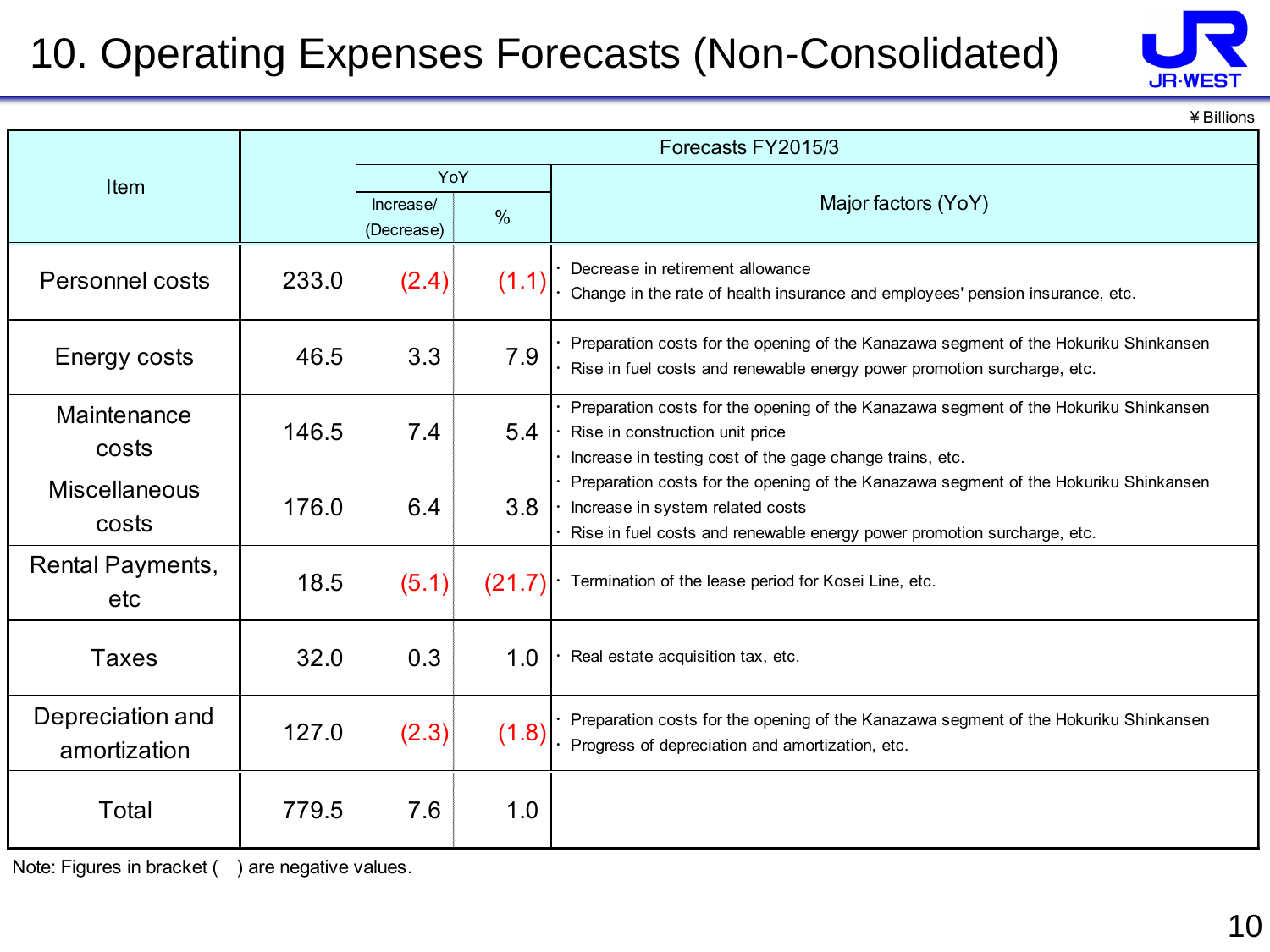### 11. Consolidated Financial Forecasts



11

| ¥ Billions |
|------------|
|------------|

|                                                    | <b>Results</b> | <b>Forecasts</b> | YoY               |               |  |
|----------------------------------------------------|----------------|------------------|-------------------|---------------|--|
|                                                    | FY2014/3       | FY2015/3         | Increase/         | $\frac{0}{0}$ |  |
|                                                    | A              | $\sf B$          | (Decrease)<br>B-A | $B/A-1$       |  |
| <b>Operating Revenues</b>                          | 1,331.0        | 1,319.5          | (11.5)            | (0.9)         |  |
| <b>Operating Expenses</b>                          | 1,196.4        | 1,202.0          | 5.5               | 0.5           |  |
| Operating Income                                   | 134.5          | 117.5            | (17.0)            | (12.7)        |  |
| Non-operating revenues and expenses                | (21.6)         | (19.0)           | 2.6               | (12.2)        |  |
| Non-operating revenues                             | 7.7            | 8.1              | 0.3               |               |  |
| Non-operating expenses                             | 29.4           | 27.1             | (2.3)             |               |  |
| <b>Recurring Profit</b>                            | 112.9          | 98.5             | (14.4)            | (12.8)        |  |
| Extraordinary profit and loss, net                 | (1.2)          | (9.0)            | (7.7)             |               |  |
| Extraordinary profit                               | 26.3           |                  |                   |               |  |
| <b>Extraordinary loss</b>                          | 27.6           |                  |                   |               |  |
| Net Income                                         | 65.6           | 58.5             | (7.1)             | (10.9)        |  |
| Net income per share( $\angle$ )                   | 338.98         | 302.16           |                   |               |  |
| Note: Figures in bracket (<br>are negative values. |                |                  |                   |               |  |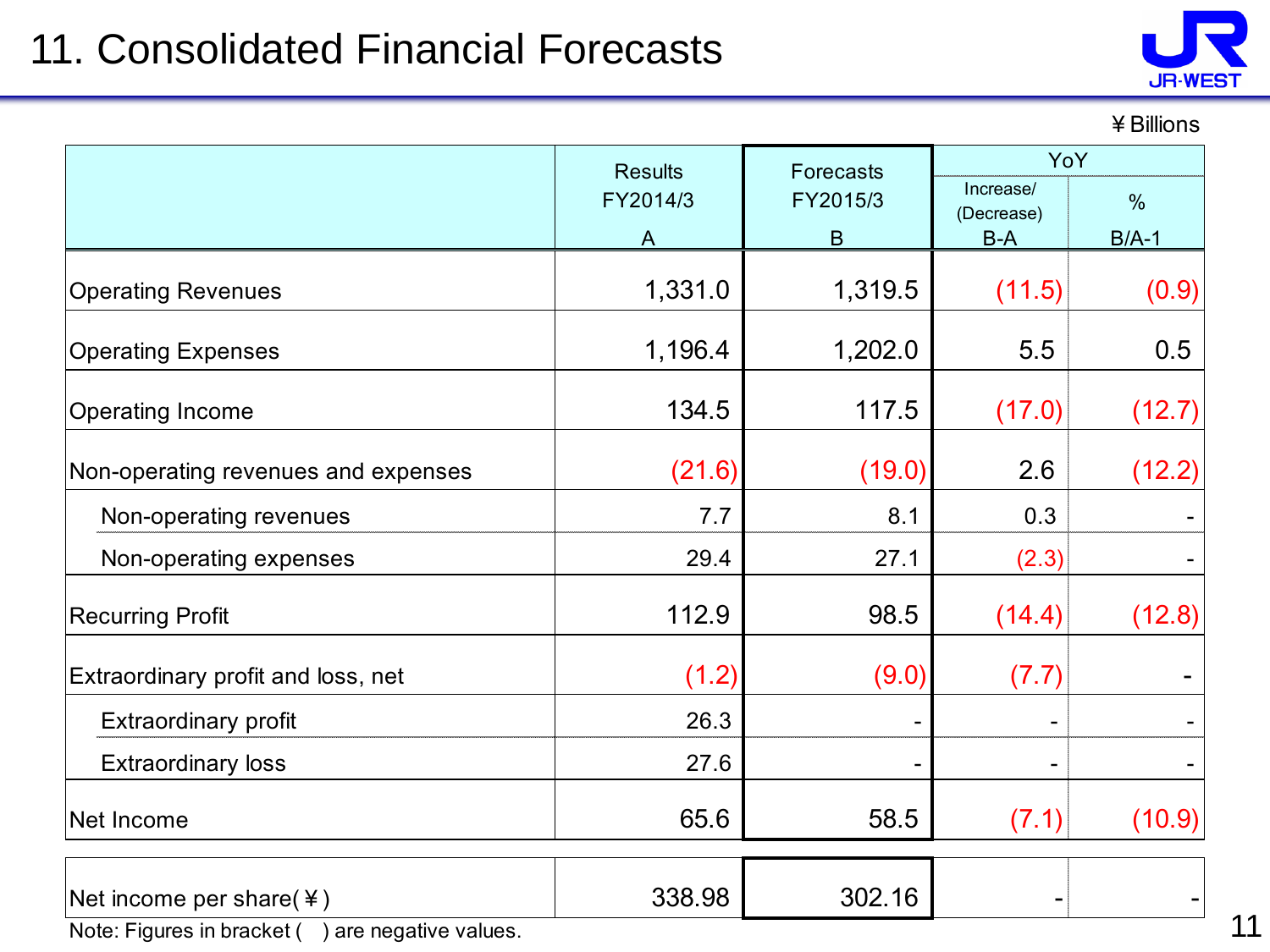### 12. Consolidated Financial Forecasts (Segment Information)



¥Billions

|                                          | <b>Results</b>       | Forecasts | YoY                     |               |
|------------------------------------------|----------------------|-----------|-------------------------|---------------|
|                                          | FY2014/3<br>FY2015/3 |           | Increase/<br>(Decrease) | $\frac{0}{0}$ |
|                                          | A                    | B         | $B-A$                   | $B/A-1$       |
| Operating Revenues <sup>*1</sup>         | 1,331.0              | 1,319.5   | (11.5)                  | (0.9)         |
| Transportation                           | 851.3                | 852.8     | 1.4                     | 0.2           |
| Retail                                   | 240.1                | 214.3     | (25.8)                  | (10.8)        |
| Sales of goods and food services         | 135.1                | 129.8     | (5.3)                   | (4.0)         |
| Department stores                        | 94.5                 | 76.0      | (18.5)                  | (19.6)        |
| <b>Real estate</b>                       | 102.2                | 89.2      | (13.0)                  | (12.8)        |
| Shopping center                          | 53.5                 | 50.0      | (3.5)                   | (6.6)         |
| Real estate lease and sale <sup>*2</sup> | 47.1                 | 37.5      | (9.6)                   | (20.4)        |
|                                          | [19.1]               | [8.1]     |                         |               |
| <b>Other businesses</b>                  | 137.1                | 163.2     | 26.0                    | 19.0          |
| Hotel                                    | 33.4                 | 34.1      | 0.6                     | 2.0           |
| Nippon Travel Agency                     | 41.5                 | 41.8      | 0.2                     | 0.6           |
| Operating Income                         | 134.5                | 117.5     | (17.0)                  | (12.7)        |
| Transportation                           | 91.0                 | 83.8      | (7.2)                   | (7.9)         |
| Retail                                   | 4.4                  | 1.0       | (3.4)                   | (77.4)        |
| <b>Real estate</b>                       | 27.7                 | 23.7      | (4.0)                   | (14.7)        |
| Other businesses                         | 11.8                 | 9.5       | (2.3)                   | (19.9)        |

Note: Figures in bracket () are negative values.

 $*$ <sup>1</sup> Operating revenues are the revenues from third parties ( = customers).

The breakdowns of operating revenues by each segment are the sums of revenues of major subsidiaries.

\*<sup>2</sup> Figures in bracket 【 】 are the sales of condominiums. (Revenues from third parties) (Included in Real estate lease and sale)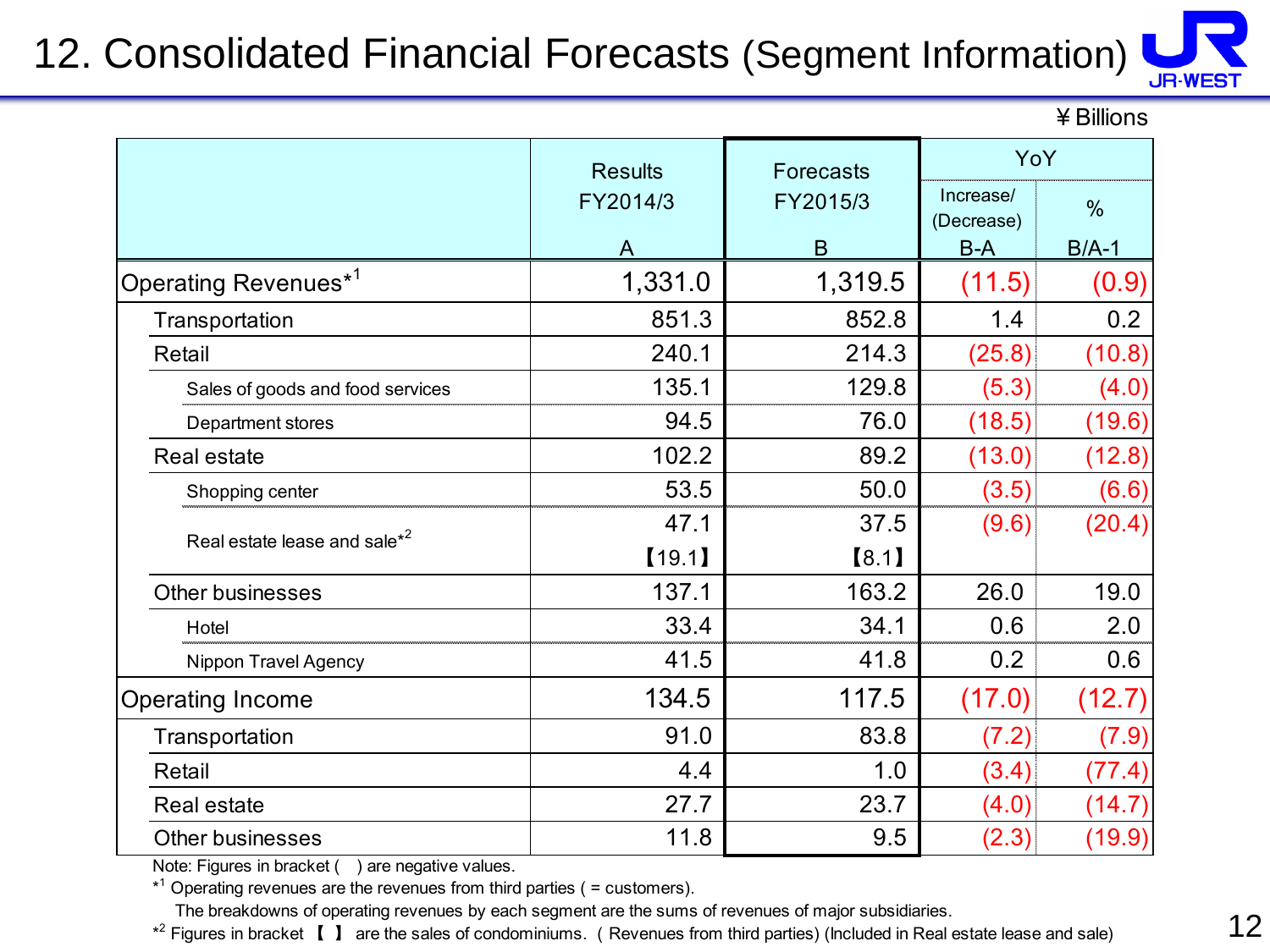#### 13. Consolidated Financial Situation and Statements of Cash Flows



|                                        |                         |                         | ¥ Billions                               |
|----------------------------------------|-------------------------|-------------------------|------------------------------------------|
|                                        | As of March 31,<br>2013 | As of March 31,<br>2014 | <b>Difference</b><br>increase/(decrease) |
|                                        | $\overline{A}$          | B                       | $B-A$                                    |
| <b>Assets</b>                          | 2,613.7                 | 2,687.8                 | 74.1                                     |
| Liabilities                            | 1,845.5                 | 1,880.5                 | 34.9                                     |
| Net assets                             | 768.1                   | 807.3                   | 39.2                                     |
| Balance of Long-term Debt and Payables | 983.0                   | 980.7                   | (2.3)                                    |
| <b>[Average interest rate (%)</b> ]    | [2.84]                  | [2.63]                  | $(0.21)$ ]                               |
| Shinkansen Purchase Liability          | 244.2                   | 205.1                   | (39.0)                                   |
| <b>[Average interest rate (%)</b> ]    | [5.69]                  | [5.85]                  | [0.16]                                   |
| <b>Bonds</b>                           | 449.9                   | 459.9                   | 10.0                                     |
| <b>[Average interest rate (%)]</b>     | [2.11]                  | [2.08]                  | $(0.03)$ ]                               |
| Equity ratio (%)                       | 28.5                    | 29.2                    | 0.6                                      |
| Net assets per share $(*)$             | 3,850.82                | 4,048.31                | 197.49                                   |

|                                                    | <b>Results</b><br>FY2013/3<br>$\mathsf{A}$ | <b>Results</b><br>FY2014/3<br>B | YoY<br>increase/(decrease)<br>$B-A$ |
|----------------------------------------------------|--------------------------------------------|---------------------------------|-------------------------------------|
| Cash flows from operating activities               | 238.0                                      | 237.7                           | (0.2)                               |
| Cash flows from investing activities               | (154.7)                                    | (165.3)                         | (10.6)                              |
| Free cash flows                                    | 83.2                                       | 72.3                            | (10.8)                              |
| Cash flows from financing activities               | (85.2)                                     | (47.8)                          | 37.4                                |
| Change in cash and cash equivalents, net           | (1.9)                                      | 24.5                            | 26.5                                |
| Cash and cash equivalents at the end of the period | 48.3                                       | 72.9                            | 24.5                                |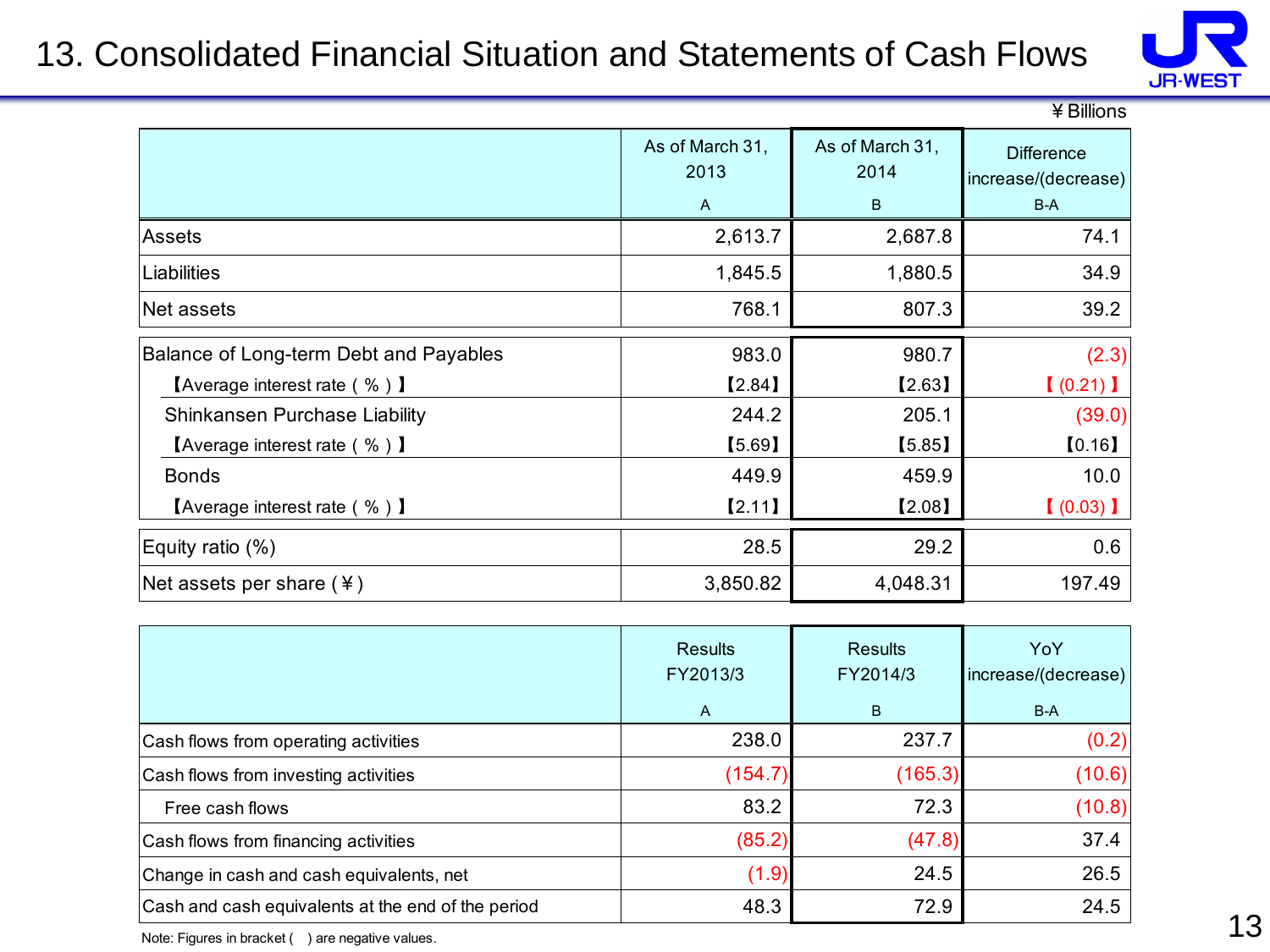

Persons, ¥Billions

|                                                     | <b>Results</b><br>FY2013/3 | <b>Results</b><br>FY2014/3 | Forecasts<br>FY2015/3 |
|-----------------------------------------------------|----------------------------|----------------------------|-----------------------|
| ROA (%, Consolidated)                               | 4.9                        | 5.1                        | 4.3                   |
| ROE (%, Consolidated)                               | 8.3                        | 8.6                        | 7.5                   |
| EBITDA (Consolidated) <sup>*1</sup>                 | 290.3                      | 288.4                      | 269.5                 |
| Depreciation (Consolidated)                         | 160.8                      | 153.9                      | 152.0                 |
| Capital Expenditure<br>(Consolidated, own fund)     | 152.9                      | 166.7                      | 224.0                 |
| Capital Expenditure<br>(Non-consolidated, own fund) | 124.8                      | 144.5                      | 188.0                 |
| Safety related capital expenditure                  | 72.7                       | 89.3                       | 90.0                  |
| Dividends per share $(*)$                           | 110                        | 115                        | 120                   |

\*1 EBITDA = Operating Income + Depreciation

|                                       | <b>Results</b><br>FY2013/3 |                  | <b>Results</b><br>FY2014/3 |                  | Forecasts    |                  |
|---------------------------------------|----------------------------|------------------|----------------------------|------------------|--------------|------------------|
|                                       |                            |                  |                            |                  | FY2015/3     |                  |
|                                       | Consolidated               | Non-Consolidated | Consolidated               | Non-Consolidated | Consolidated | Non-Consolidated |
| No. of employees at the end of period | 45,326                     | 26,889           | 46,006                     | 27,300           |              |                  |
| Financial Expenses, net               | (30.0)                     | (28.9)           | (27.5)                     | (26.3)           | (25.5)       | (24.5)           |
| Interest and dividend income          | 0.3                        | 1.3              | 0.5                        | 1.4              | 0.5          | 1.4              |
| Interest expenses                     | 30.4                       | 30.3             | 28.0                       | 27.8             | 26.0         | 26.0             |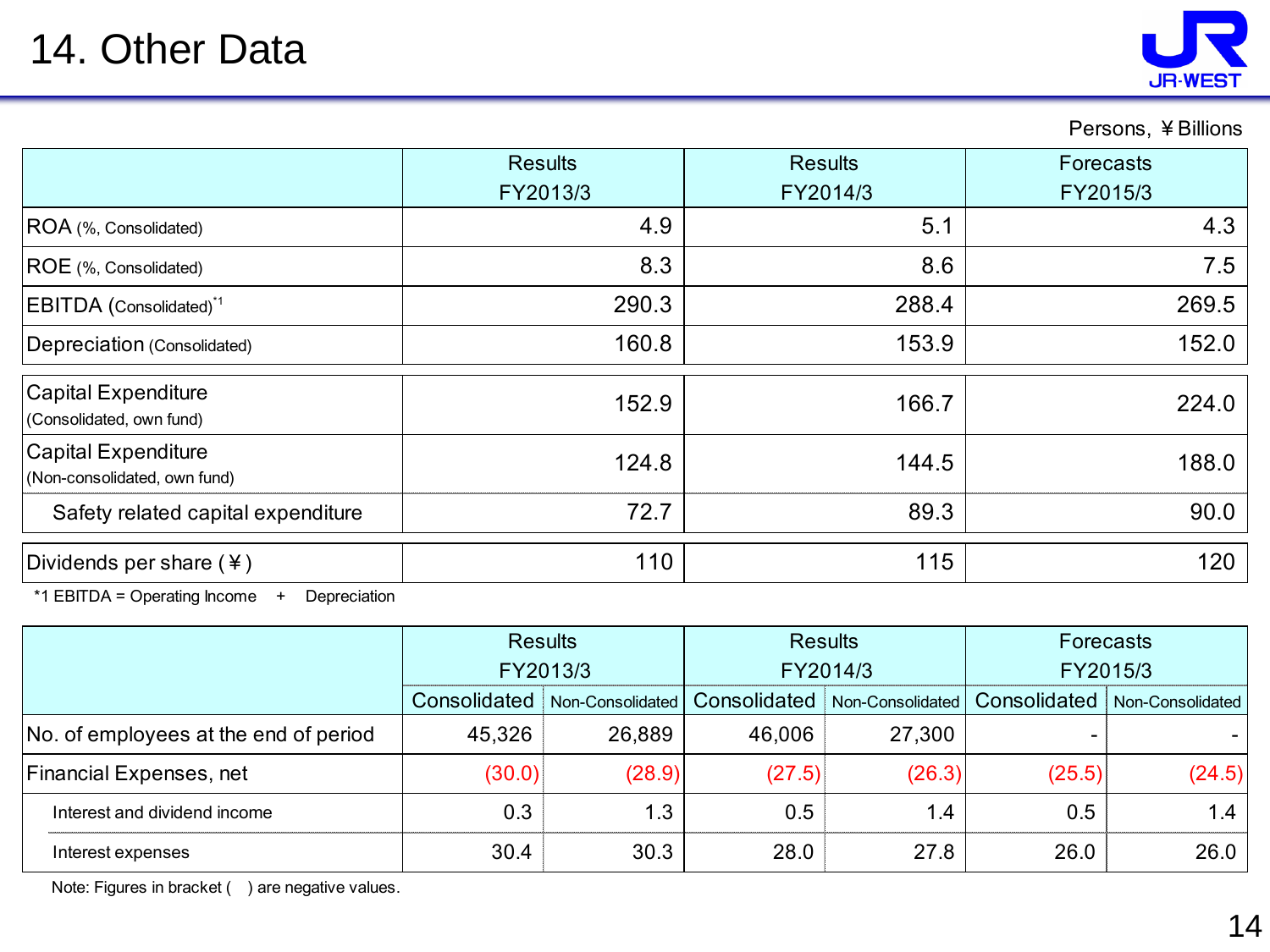#### 15. Redemption Plan of Shinkansen Purchase Liability